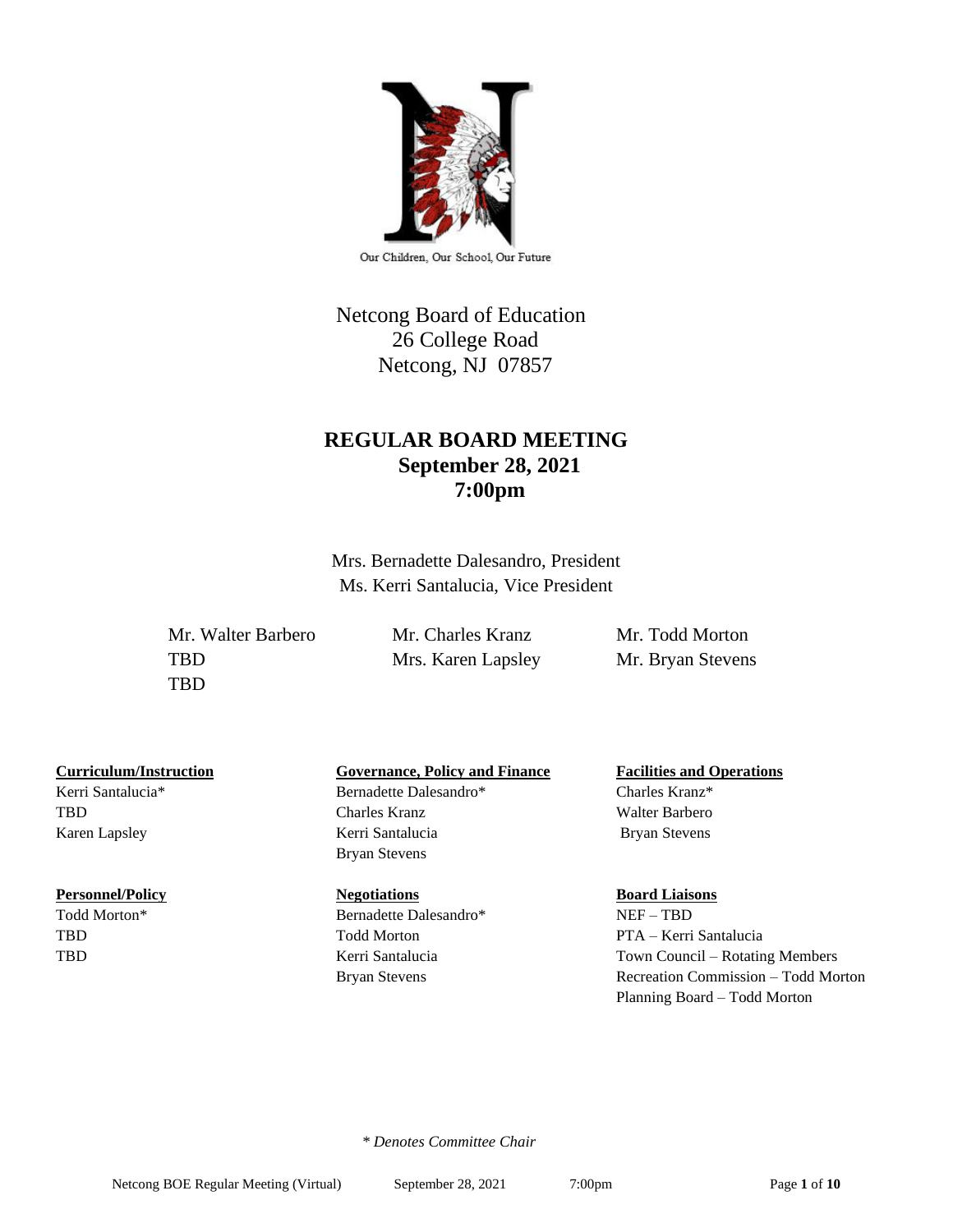# **2021-2022**

# **Netcong Board of Education**

# **Open Public Meeting Proclamation**

The New Jersey Open Public Meeting Law was enacted to ensure the right of the public to have advance notice of and to attend the meetings of public bodies at which any business affecting their interest is discussed or acted upon. In accordance with the provisions of the Act the Board of Education of the Netcong School District in the County of Morris has caused notice of this meeting to be published by having the date, time and place thereof posted. The notice was mailed to the Daily Record and those persons or entities requesting notification and filed with the municipal clerk of the Borough of Netcong.

Due to the public health emergency in the State of New Jersey, the Board will be conducting a virtual meeting. Directions for accessing the virtual public meeting were posted on the District website: netcongschool.org

# **Mission Statement**

Netcong, a tradition to nurture, inspire, empower, and achieve by all, for all.

# **Board Goals**

- 1. Continue Professional Development for board members with emphasis on training requirements and opportunities.
	- a. Budget/Financial Reports
	- b. Policy
- 2. Use the information from the building facilities audit to update the long-range facilities plan and identify facilities expansion and upgrades needed.
	- a. True completion of Music Room upgrades
- 3. To expand community outreach and build community support.

# **District Goals**

- 1. Administer an ever-evolving state-of-the-art technologically secure and supportive learning environment equipped to deliver 21st century opportunities for students, staff and the community.
- 2. Secure funding to upgrade buildings and grounds to meet the growing needs of the preschool and middle school population while maintaining small class sizes, delivering 21<sup>st</sup> century programs/technology, and providing an inspiring, engaging, and welcoming facility.
- 3. Create a 21st century school environment that embraces and supports community-based, arts- integrated, experiential learning opportunities that are culturally responsive to the increasingly diverse Netcong community.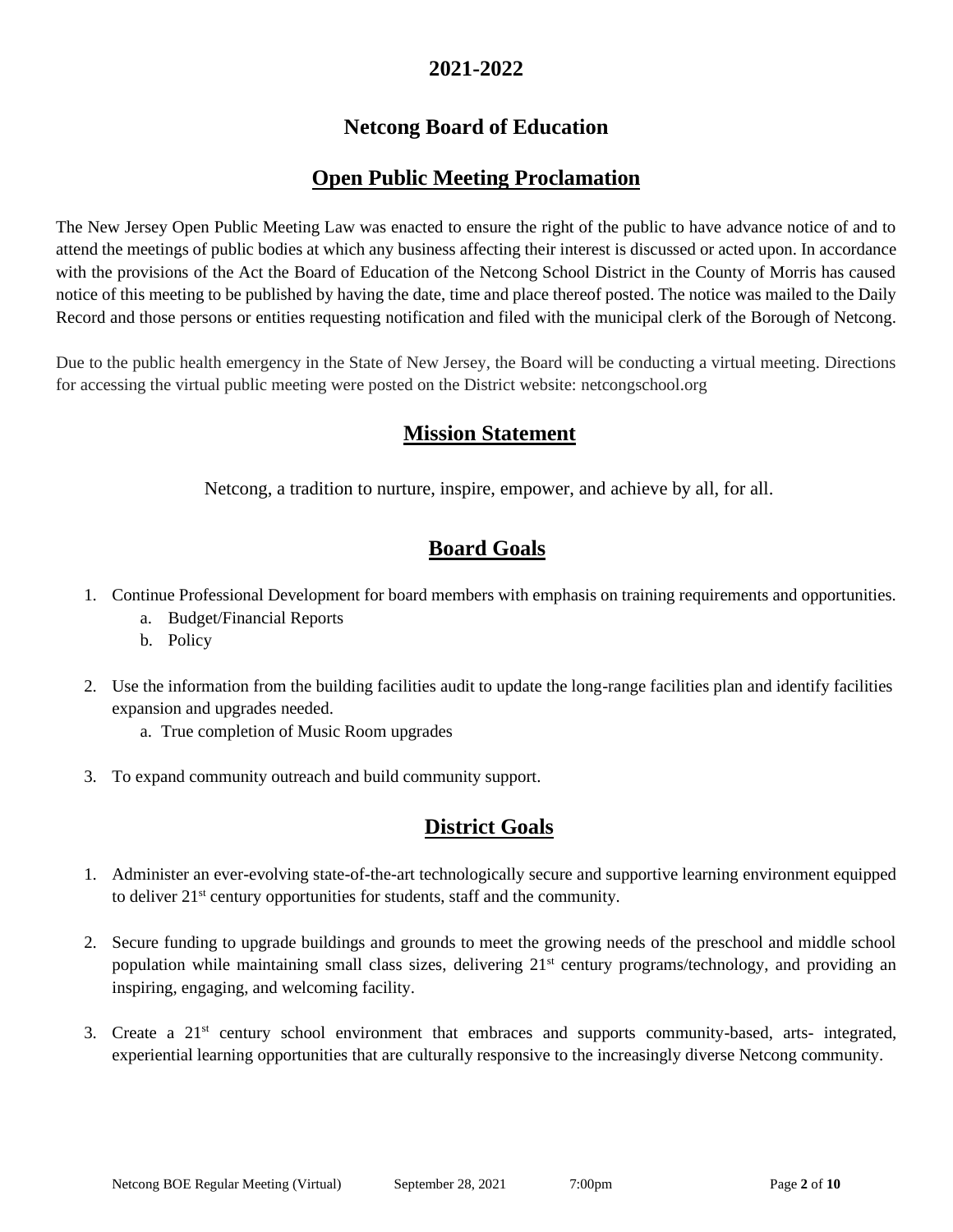- **1. Call to Order**
- **2. Flag Salute**
- **3. Roll Call**

| Mr. Barbero            | Mr. Kranz      | Ms. Lapsley _______ |
|------------------------|----------------|---------------------|
| Mr. Morton             | Ms. Santalucia | Mr. Stevens         |
| <b>Mrs. Dalesandro</b> |                |                     |

## **4. Approval of Minutes & Correspondence**

**Moved By:** Seconded By:

Be it resolved that the minutes of the following meeting(s) be approved as submitted:

| <b>August 24, 2021</b> | <b>Regular Meeting Minutes</b> |
|------------------------|--------------------------------|
| August 24, 2021        | <b>Executive Session</b>       |
| September 21, 2021     | <b>Work Session Minutes</b>    |

**Roll Call**

| Mr. Barbero     | Mr. Kranz      | Ms. Lapsley _______ |
|-----------------|----------------|---------------------|
| Mr. Morton      | Ms. Santalucia | Mr. Stevens         |
| Mrs. Dalesandro |                |                     |

## **5. President's Comments**

### **6. Superintendent's Comments**

*a. Fire Drill was conducted on September 8, 2021at 1:05 pm with a duration of 9 minutes Security Drill was held on September 9, 2021 at 2:04 pm with a duration of 8 minutes*

# **7. School Business Administrator/Board Secretary's Comments**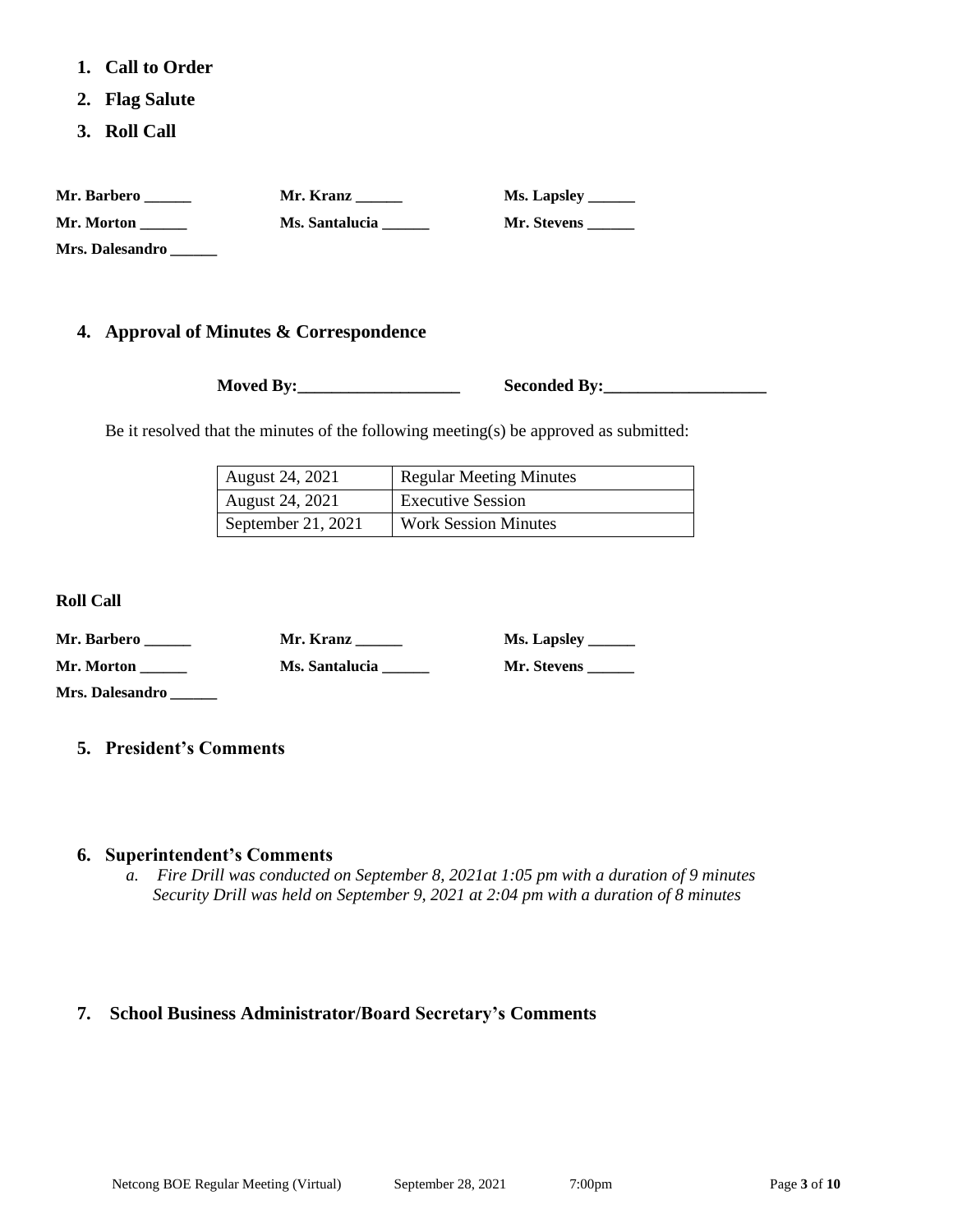## **8. Meeting Open to the Public (Agenda Items Only)**

| <b>Open:</b> Moved By:   | <b>Seconded By:</b> | Time:                                                                                                                                                                                                                                                                                                                                                                                                                                                                                                                                                                                                                                                                                                                                                                                    |  |
|--------------------------|---------------------|------------------------------------------------------------------------------------------------------------------------------------------------------------------------------------------------------------------------------------------------------------------------------------------------------------------------------------------------------------------------------------------------------------------------------------------------------------------------------------------------------------------------------------------------------------------------------------------------------------------------------------------------------------------------------------------------------------------------------------------------------------------------------------------|--|
|                          |                     | Public is invited to address the Board with any questions, comments or concerns. The Board requests that the individual<br>address the Board, giving name and address, and asks that all remarks be directed to the Chair. The public portion shall be<br>limited to thirty minutes with a five-minute time limit on each participant. The Board wishes to remind all attendees at its<br>meeting that while it subscribed without reservation to the principle of keeping the public completely informed, by policy it<br>cannot allow public discussion of personnel matters. If a matter concerning the staff of the Netcong Public School is of interest<br>or concern, the matter would be referred to the Superintendent or the Board of Education, either by telephone or letter. |  |
| <b>Closed: Moved By:</b> | <b>Seconded By:</b> | Time:                                                                                                                                                                                                                                                                                                                                                                                                                                                                                                                                                                                                                                                                                                                                                                                    |  |

## **9. Old Business**

## **10. Committee Reports**

**A. Governance, Policy and Finance** *(B. Dalesandro, Chair) Be it resolved that resolution numbers 1–17 be adopted, as presented:*

**Moved By:** Seconded By:

- 1. Be it resolved that the Netcong Board of Education, upon the recommendation of the Superintendent, hereby approves the generous donation of backpacks and a variety of school supplies including pens, pencils, notebooks, folders, and binders from Netcong Recreation Commission.
- 2. Be it resolved that the Netcong Board of Education, upon the recommendation of the Superintendent, hereby approves the donation of 50 tubes of pencils, tote bags, notepads, mesh bags, card sleeves and notebooks to be shared by all staff from Kelly Pardo/Benjamin Moore Company.
- 3. Be it resolved that the Netcong Board of Education, upon recommendation of the Superintendent, hereby approves the agreement between LabQ and Netcong Elementary School to conduct Covid testing for staff twice a week and as needed for students at no cost to the district.
- 4. Be it resolved that the Netcong Board of Education, upon the recommendation of the Superintendent, hereby approves the 2021-2022 District Goals Action Plan.
- 5. Be it resolved that the Netcong Board of Education, upon the recommendation of the Superintendent hereby approves the Memorandum of Understanding between Netcong Elementary School and Netcong Law Enforcement for the 2021-2022 school year.
- 6. Be it resolved that the Netcong Board of Education, upon the recommendation of the Superintendent, hereby approves the August 30, 2021 payroll in the amount of \$33,236.74
- 7. Be it resolved that the Netcong Board of Education, upon the recommendation of the Superintendent, hereby approves the September 15, 2021 payroll in the amount of \$175,588.88.
- 8. Be it resolved that the Netcong Board of Education, upon the recommendation of the Superintendent,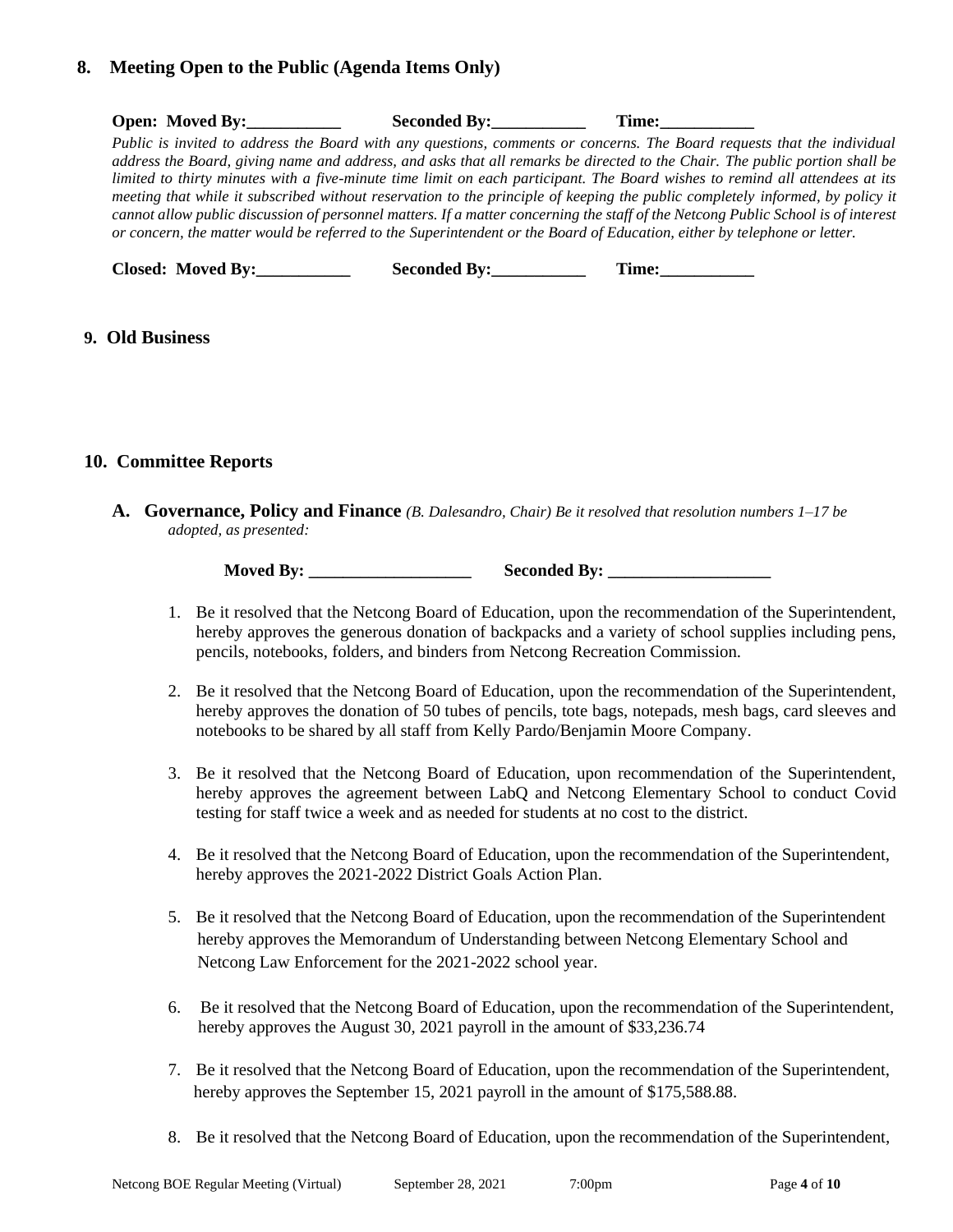hereby approves the bills list from August 26, 2021 through September 28, 2021 in the amount of \$515,119.14

9. Be it resolved that the Netcong Board of Education, upon the recommendation of the Superintendent, hereby approves the SECOND READING of the following Policies and/or Regulations:

| <b>Policy/Regulations</b> | #       | <b>Title</b>                                                          | <b>Type</b> |
|---------------------------|---------|-----------------------------------------------------------------------|-------------|
| a. Policy                 | 2422    | Comprehensive Health and Physical<br>Education (M)                    | Revised     |
| b. Policy                 | 2467    | Surrogate Parents and Resource Family<br>Parents (M)                  | Revised     |
| c. Policy                 | 5111    | Eligibility of Resident/Nonresident Students<br>(M)                   | Revised     |
| d. Policy                 | 5114    | Children Displaced by Domestic Violence                               | Abolished   |
| e. Policy                 | 5116    | <b>Education of Homeless Children</b>                                 | Revised     |
| f. Policy & Regulation    | 7432    | Eye Protection (M)                                                    | Revised     |
| g. Policy                 | 8420    | Emergency and Crisis Situations (M)                                   | Revised     |
| h. Policy                 | 8420.1  | Fire and Fire Drills (M)                                              | Revised     |
| i. Policy                 | 8540    | School Nutrition Programs (M)                                         | Revised     |
| j. Policy                 | 8550    | Meal Charges/Outstanding Food Service Bill<br>(M)                     | Revised     |
| k. Policy                 | 8600    | Student Transportation (M)                                            | Revised     |
| l. Policy                 | 8810    | Religious Holidays                                                    | Abolished   |
| m. Policy                 | 6115.01 | Federal Awards/Funds Internal Controls -<br>Allowability of Costs (M) | <b>New</b>  |
| n. Policy                 | 6115.02 | Federal Awards/Funds Internal Controls -<br>Mandatory Disclosures (M) | <b>New</b>  |
| o. Policy                 | 6115.03 | Federal Awards/Funds Internal Controls -<br>Conflict of Interest (M)  | <b>New</b>  |
| p. Policy                 | 6311    | Contracts for Goods or Services Funded by<br>Federal Grants (M)       | Revised     |
| q. Policy                 | 1648    | Restart and Recovery Plan (M)                                         | Abolished   |
| r. Policy                 | 1648.02 | Remote Learning Options for Families (M)                              | Abolished   |
| s. Policy                 | 1648.03 | Restart and Recovery Plan - Full-Time<br>Remote Instruction (M)       | Abolished   |
| t. Policy                 | 1648.11 | The Road Forward COVID -19 - Health and<br>Safety (M)                 | <b>New</b>  |

10. Be it resolved that the Netcong Board of Education, upon the recommendation of the Superintendent, hereby approves the FIRST READING of the following Policies and/or Regulations:

| <b>Policy/Regulations</b> | Title                                            | <b>Type</b> |
|---------------------------|--------------------------------------------------|-------------|
| a. Policy                 | 1648.13 School Employee Vaccination Requirements | <b>New</b>  |

11. Be it resolved that the Netcong Board of Education, upon the recommendation of the Superintendent, hereby approves the 2021-2022 Tuition and Extraordinary Services Contract Agreement between the Netcong Board of Education and Celebrate the Children, Denville, NJ for Student #32721330 to be funded by FY22 IDEA Basic Grant 20-250-100-500 and the General Fund 11-000-100-566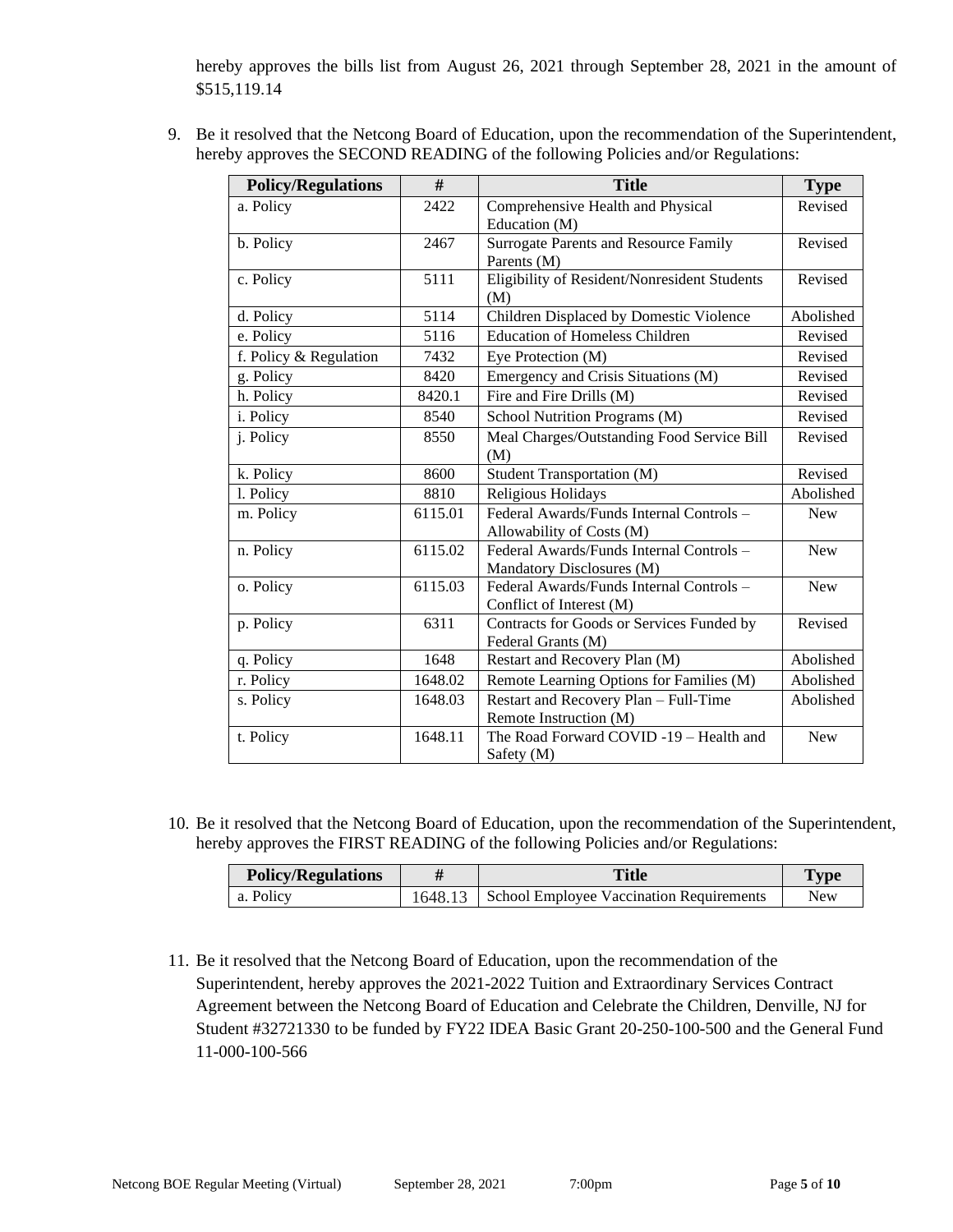- 12. Be it resolved that the Netcong Board of Education, upon the recommendation of the Superintendent, hereby approves the 2021-2022 Summer Tuition Contract Agreement between the Netcong Board of Education and Limitless ASD, Denville, NJ for Student #32721330 to be funded by the General Fund 11-000-100-566
- 13. Be it resolved that the Netcong Board of Education, upon the recommendation of the Superintendent, hereby approves the 2021-2022 Tuition Contract Agreement between the Netcong Board of Education and Calais School, Whippany, NJ for Student #32721404 to be funded by FY22 IDEA Basic Grant 20-250-100-500 and the General Fund 11-000-100-566
- 14. Be it resolved that the Netcong Board of Education, upon the recommendation of the Superintendent, hereby approves the 2021-2022 Tuition Contract Agreement between the Netcong Board of Education and Lake Drive School/Mountain Lakes Board of Education, Mountain Lakes, NJ for Student #33421720 to be funded by the General Fund 11-000-100-562
- 15. Be it resolved that the Netcong Board of Education, upon the recommendation of the Superintendent, hereby approves the 2021-2022 Tuition and Extended School Year Contract Agreement between the Netcong Board of Education and Stanhope Board of Education, Stanhope, NJ for Student #32921675 to be funded by the General Fund 11-000-100-562
- 16. Be it resolved that the Netcong Board of Education, upon the recommendation of the Superintendent, hereby approves the 2021-2022 Tuition Contract Agreement between the Netcong Board of Education and Stanhope Board of Education, Stanhope, NJ for Student #33221487 to be funded by the General Fund 11-000-100-562
- 17. Be it resolved that the Netcong Board of Education, upon the recommendation of the Superintendent, hereby approves the acceptance of the additional FY 22 American Rescue Plan (ARP) ESSER III funding allocation in the amount of \$175,349 for a total of \$671,818 and hereby approve the submission of the grant with the additional allocation.

**Roll Call**

| Mr. Barbero     | Mr. Kranz      |
|-----------------|----------------|
| Mr. Morton      | Ms. Santalucia |
| Mrs. Dalesandro |                |

**Ms. Lapsley** \_\_\_\_\_\_\_ **Mr. Stevens** 

**B. Curriculum/Instruction** *(K. Santalucia, Chair) Be it resolved that resolution numbers 1-7 be adopted, as presented:*

**Moved By:** Seconded By:

1. Be it resolved that the Netcong Board of Education, upon the recommendation of the Superintendent, hereby rescinds the approval of the following graduate courses tuition reimbursement, which were approved at the July 27, 2021 Board of Education meeting: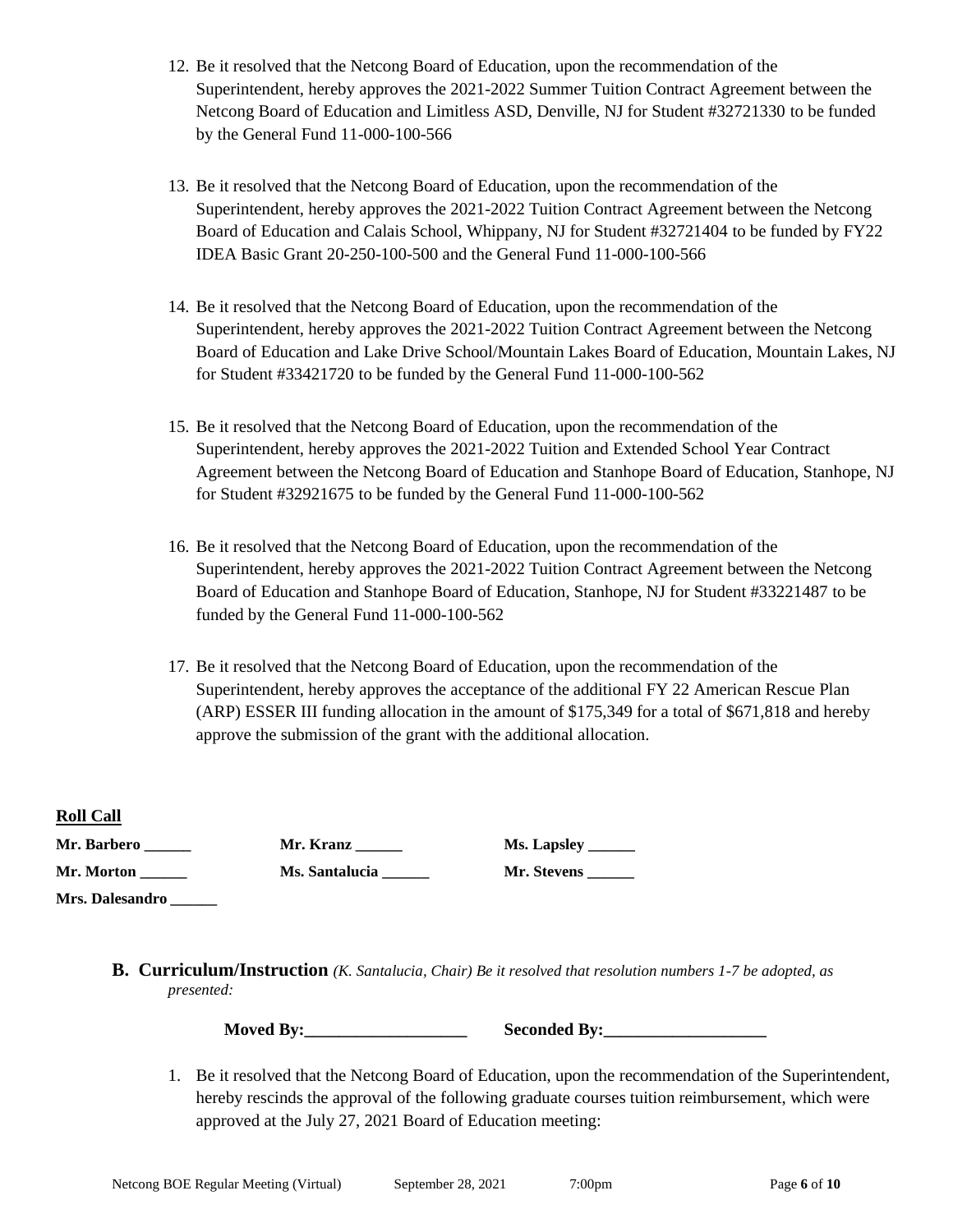| <b>Name</b> | <b>Course</b>                   | <b>Location</b> | <b>Semester</b> | <b>Reimbursement</b>              |
|-------------|---------------------------------|-----------------|-----------------|-----------------------------------|
| a. S. Cryan | EAD 530 Improving               | Grand Canyon    | $9/23/21 -$     | 3 credits $\omega$ \$572/credit = |
|             | Teacher Performance and         | University      | 11/4/21         | \$1716.00                         |
|             | Self-Efficacy                   |                 |                 |                                   |
| b. S. Cryan | EAD 533 Developing and          | Grand Canyon    | $11/18/21$ -    | 3 credits $\omega$ \$572/credit = |
|             | <b>Empowering Instructional</b> | University      | 12/30/21        | \$1716.00                         |
|             | Leaders                         |                 |                 |                                   |

2. Be it resolved that the Netcong Board of Education, upon the recommendation of the Superintendent, hereby approves the graduate course tuition reimbursement, upon successful completion of course work, for the following staff member for the Fall 2021 semester:

| <b>Name</b> | <b>Course</b>           | <b>Location</b> | <b>Semester</b> | <b>Reimbursement</b>              |
|-------------|-------------------------|-----------------|-----------------|-----------------------------------|
| a. S. Cryan | EAD 529 Clinical        | Grand Canyon    | $11/11/21$ -    | 3 credits $\omega$ \$572/credit = |
|             | Internship II: Learner  | University      | 1/6/22          | \$1716.00                         |
|             | Centered Leadership     |                 |                 |                                   |
| b. S. Cryan | EAD 519 Improving       | Grand Canyon    | $9/30/21 -$     | 3 credits $\omega$ \$572/credit = |
|             | Teacher Performance and | University      | 11/11/21        | \$1716.00                         |
|             | Self-Efficacy           |                 |                 |                                   |

3. Be it resolved that the Netcong Board of Education, upon the recommendation of the Superintendent, hereby approves the graduate course tuition reimbursement, upon successful completion of course work, for the following staff member for the Fall 2021 semester. Reimbursement will be made at the end of the 21-22 school year should funds be available per Article III, 8-2 of the NTA Agreement.

| <b>Name</b>      | Course                   | <b>Location</b> | <b>Dates</b>     | <b>Reimbursement</b>      |
|------------------|--------------------------|-----------------|------------------|---------------------------|
| a. C. Santorelli | EDUC $6624\_81$ Securing | Virtual         | $10/1 - 10/2/21$ | 1 credit @ $$175/c$ redit |
|                  | the Strands for Skilled  |                 |                  |                           |
|                  | Reading                  |                 |                  |                           |

4. Be it resolved that the Netcong Board of Education, upon the recommendation of the Superintendent, hereby approves the following Professional Development:

| <b>Date</b>             | <b>Name</b>      | <b>Workshop/Conference</b>         | <b>Location</b> | Cost              |
|-------------------------|------------------|------------------------------------|-----------------|-------------------|
| a. $10/14/2021$         | T. Salerno       | Law Adventure Teacher<br>Virtual   |                 | Workshop - \$0.00 |
|                         |                  | Training for Mock Trial Club       |                 | Mileage - \$0.00  |
| b. Various dates        | E. Brown         | <b>STARS: Science Teachers Are</b> | Virtual         | Workshop -        |
| through school year     |                  | Rockstars                          |                 | \$109.99          |
|                         |                  | <b>On-Demand webinars</b>          |                 | Mileage - \$0.00  |
| c. Various dates        | C. Collins       | <b>STARS: Science Teachers Are</b> | Virtual         | Workshop -        |
| through school year     |                  | Rockstars                          |                 | \$109.99          |
|                         |                  | On-Demand webinars                 |                 | Mileage - \$0.00  |
| $d.10/1/2021$ -         | C. Santorelli    | Securing the Strands for           | Virtual         | Workshop -        |
| 10/2/2021               |                  | <b>Skilled Reading</b>             |                 | \$150.00          |
|                         |                  |                                    |                 | Mileage - \$0.00  |
| e. $10/26 - 10/28/2021$ | Board of Ed      | New Jersey School Boards           | Virtual         | Workshop - \$900  |
|                         | <b>Members</b>   | <b>Association Workshop</b>        |                 | Mileage - \$0.00  |
|                         | Administration   |                                    |                 |                   |
|                         | Tech Coordinator |                                    |                 |                   |
|                         | Child Study Team |                                    |                 |                   |
|                         | Guidance         |                                    |                 |                   |
|                         | Interventionist  |                                    |                 |                   |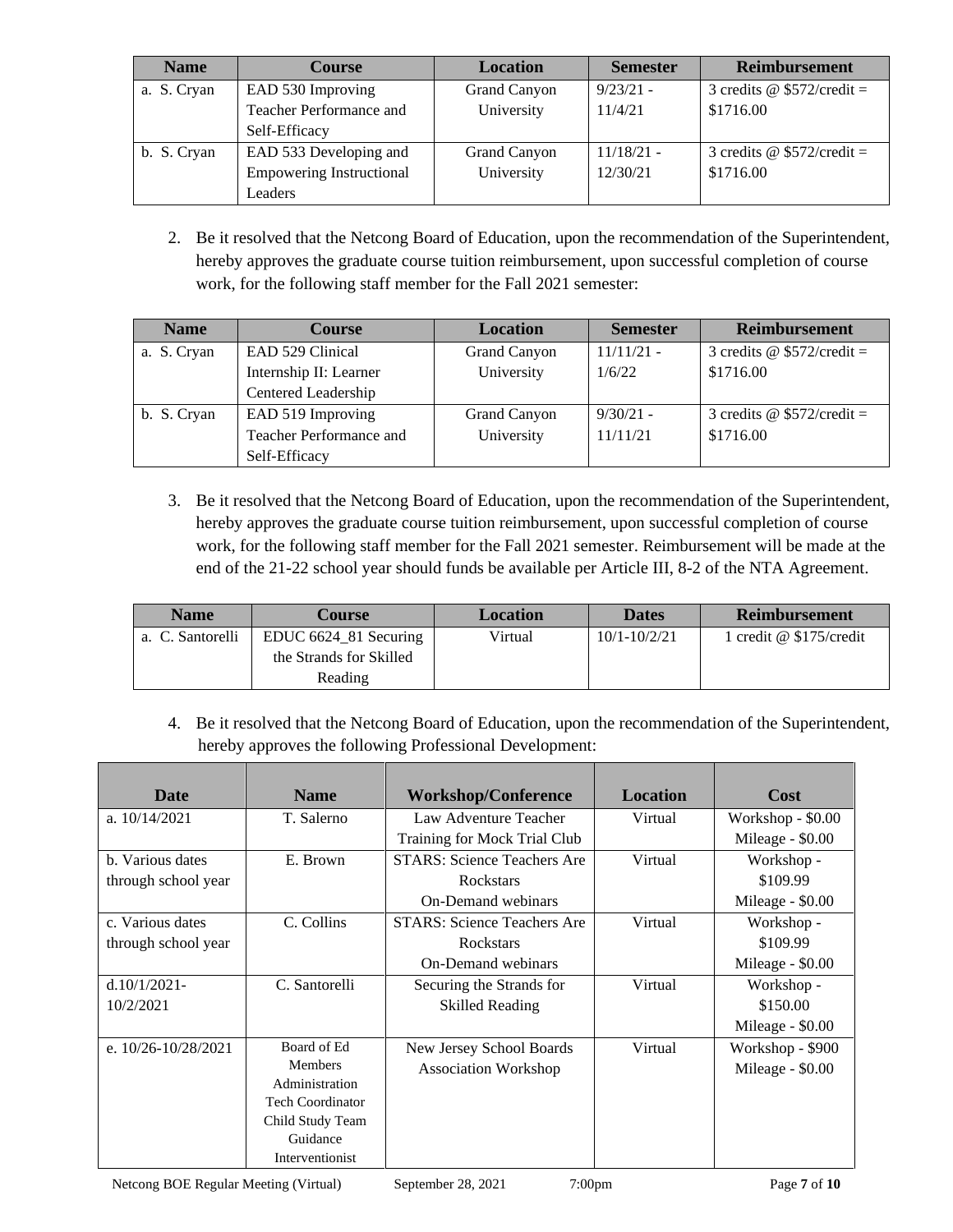5. Be it resolved that the Netcong Board of Education, upon the recommendation of the Superintendent, hereby approves the following Field Trips for the 2021-2022 school year:

| <b>Date</b>  | <b>Name of Field Trip</b> | <b>Location</b>  | Grad            | <b>Chaperone</b> | Cost                    |
|--------------|---------------------------|------------------|-----------------|------------------|-------------------------|
|              |                           |                  | e               |                  |                         |
| a.9/29/2021  | Grocery Store - walking   | Netcong Shop     | 4,6,7           | A. Evans         | Trip - $$0.00$          |
|              | trip                      | Rite             |                 |                  | Transportation - \$0.00 |
| b. 6/3/2021  | Franklin Mineral Museum   | 32 Evans St      | 2 <sub>nd</sub> | D. O'Hagan       | Trip - $$15.00/person$  |
|              |                           | Franklin, NJ     |                 | M. Garcia        | student funded          |
|              |                           |                  |                 | M. Patten        | Transportation - \$TBD  |
|              |                           |                  |                 | 6 Parents-TBD    |                         |
| c.6/7/2021   | Crayola Experience        | 30 Centre Square | 1 <sup>st</sup> | R. DeKleine      | Trip - $$15.00/person$  |
|              |                           | Easton, PA       |                 | J. Sarnella      | student funded          |
|              |                           |                  |                 | 10 Parents - TBD | Transportation - \$TBD  |
| d. $5/25/22$ | Turtle Back Zoo           | 560 Northfield   | 3 <sup>rd</sup> | H. Moschella     | Trip - $$10.00/person$  |
|              |                           | Ave              |                 | T. Ferris        | student funded          |
|              |                           | West Orange, NJ  |                 | C. Santorelli    | Transportation - \$TBD  |
|              |                           |                  |                 | Parents - TBD    |                         |

- 6. Be it resolved that the Netcong Board of Education, upon the recommendation of the Superintendent, hereby approves the 2021-2022 Remote Virtual Learning Plan.
- 7. Be it resolved that the Netcong Board of Education, upon the recommendation of the Superintendent, hereby approves the submission of the Remote Learning Plan attestation form to the Office of the Morris County Department of Education.

**Roll Call**

| Mr. Barbero     | Mr. Kranz      | <b>Ms. Lapsley</b> |
|-----------------|----------------|--------------------|
| Mr. Morton      | Ms. Santalucia | Mr. Stevens        |
| Mrs. Dalesandro |                |                    |

**C. Personnel** *(T. Morton, Chair) Be it resolved that resolution numbers 1-9 be adopted, as presented:*

**Moved By: \_\_\_\_\_\_\_\_\_\_\_\_\_\_\_\_\_\_ Seconded By: \_\_\_\_\_\_\_\_\_\_\_\_\_\_\_\_\_\_\_**

1. Be it resolved that the Netcong Board of Education, upon the recommendation of the Superintendent, hereby approves the following staff and amounts for the 2021-2022 Stipend Positions:

| <b>Stipend Position</b>        | <b>Name</b>    | Amount *     | Term                             |
|--------------------------------|----------------|--------------|----------------------------------|
| a. After School Help – Gr. K-8 | Kristen Montan | \$35.00/hour | Sept 1, $2021 -$ June 30, $2022$ |
| Funded by CARES – Esser I      |                |              | 2 hours per week                 |
| Account $\#20-477-100-100$     |                |              |                                  |

2. Be it resolved that the Netcong Board of Education, upon the recommendation of the Superintendent, hereby approves the first bi-annual submission of the 2021-2022 Paraprofessional Staff Statement of Assurance.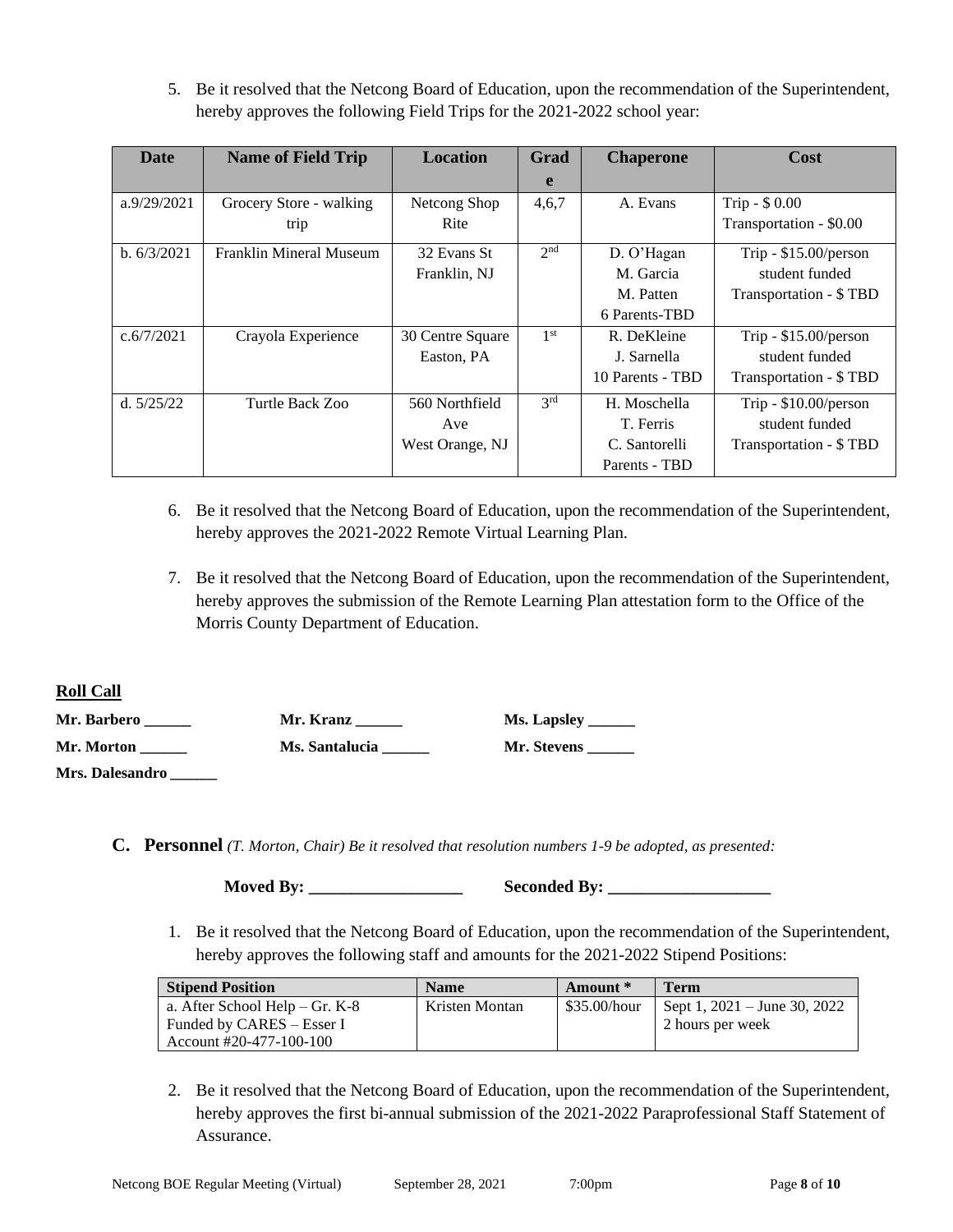- 3. Be it resolved that the Netcong Board of Education, upon recommendation of the Superintendent, hereby approves Shawn Cryan to advance on the salary guide to  $MA+30$  Step H following the successful completion of his graduate credits, effective September 29, 2021.
- 4. Be it resolved that the Netcong Board of Education, upon recommendation of the Superintendent, hereby approves bedside instruction for student #33121529 starting on 9/15 and ending on or before 11/2/2021, by Tana Ferris for no more than 10 hours per week at \$35 per hour per the NTA agreement.
- 5. Be it resolved that the Netcong Board of Education, upon the recommendation of the Superintendent, hereby accepts the resignation of Lisa Clark as Maternity Leave Replacement Teacher effective December 31, 2021 for the purpose of accepting another position in the district.
- 6. Be it resolved that the Netcong Board of Education, upon the recommendation of the Superintendent, hereby approves Kimberly Casillo as a full-time Maternity Leave Replacement Teacher for the term of January 1, 2021 through on or about March 7, 2022 at Step A on the BA salary guide, at a prorated salary of \$54,865, with benefits, pending an Office of Student Protection fingerprint approval.
- 7. Be it resolved that the Netcong Board of Education, upon the recommendation of the Superintendent, hereby approves the updated resignation letter of Joanna Goodwin, changing the resignation effective date to December 31, 2021.
- 8. Be it resolved that the Netcong Board of Education, upon the recommendation of the Superintendent, hereby approves Lisa Clark as a full-time Special Education Teacher for the term of January 1, 2022 through June 30, 2022 at Step A on the BA salary guide, at a prorated salary of \$54,865, with benefits.
- 9. Be it resolved that the Netcong Board of Education, upon the recommendation of the Superintendent, hereby approves Jack Varian as the boys' and girls' basketball coach for the 2021-2022 school year at the stipend rate of \$1634.00 per team per the NTA agreement and pending an Office of Student Protection fingerprint approval.

### **Roll Call**

| Mr. Barbero            | Mr. Kranz      | Ms. Lapsley        |
|------------------------|----------------|--------------------|
| <b>Mr. Morton</b>      | Ms. Santalucia | <b>Mr. Stevens</b> |
| <b>Mrs. Dalesandro</b> |                |                    |

**D. Facilities and Operations** *(C. Kranz, Chair)* 

| <b>Roll Call</b> |                |                     |  |  |
|------------------|----------------|---------------------|--|--|
| Mr. Barbero      | Mr. Kranz      |                     |  |  |
| Mr. Morton       | Ms. Santalucia | Mr. Stevens _______ |  |  |
| Mrs. Dalesandro  |                |                     |  |  |